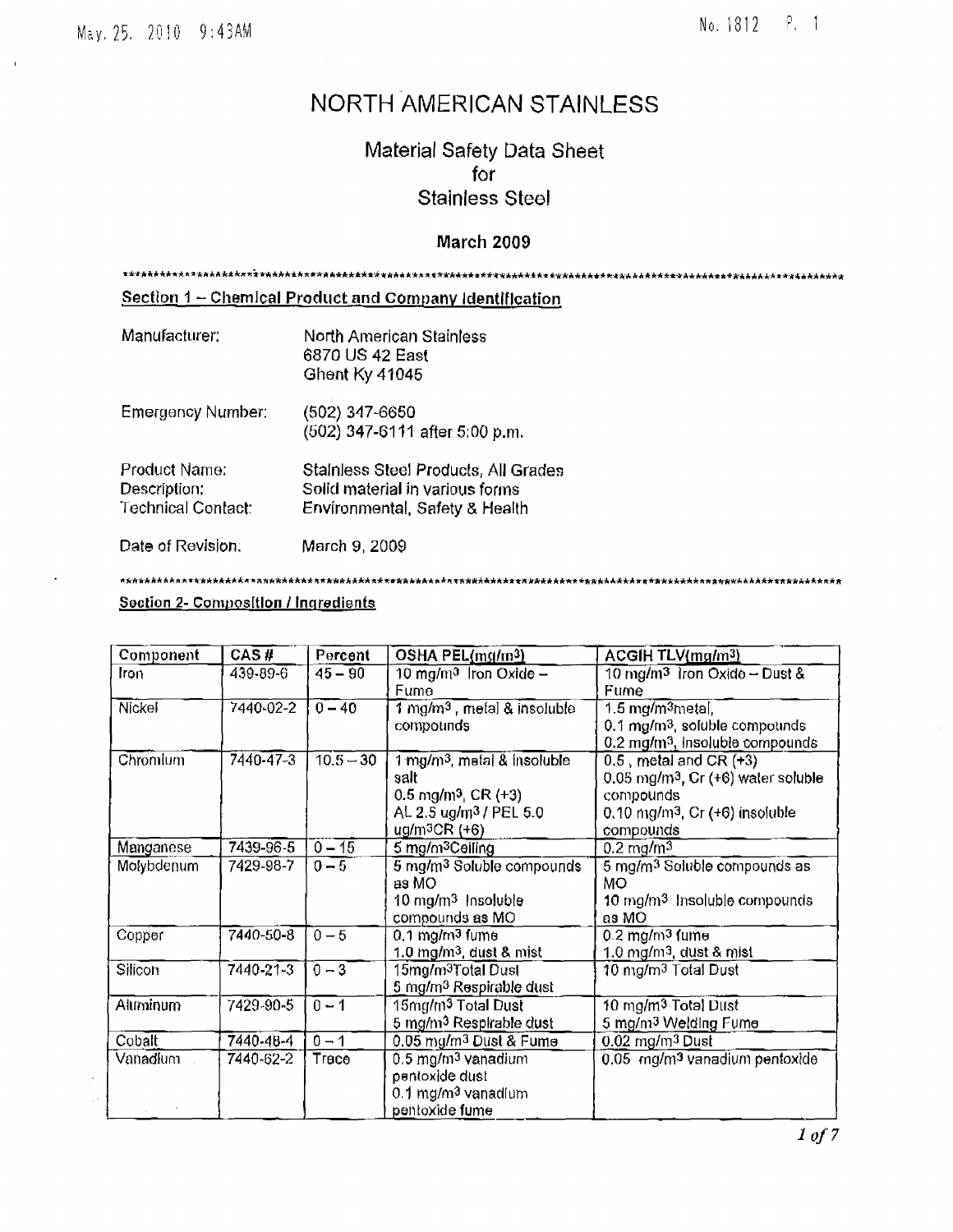| Fungsten.       | 7440-33-7       | Trace   | 15mg/m <sup>3</sup> Total Dust<br>5 mg/m <sup>3</sup> Respirable dust | 1.0 mg/m <sup>3</sup> 3 mg/m <sup>3</sup> STEL Soluble<br>5.0 mg/m <sup>3</sup> 10 mg/m <sup>3</sup> STEL<br>Insoluble |
|-----------------|-----------------|---------|-----------------------------------------------------------------------|------------------------------------------------------------------------------------------------------------------------|
| Tantalum        | 7440-25-7       | Trace   | 5 mg/m <sup>3</sup> Metal & Oxide dust<br>10 mg/m <sup>3</sup> STEL   | 5 mg/m <sup>3</sup> Metal & Oxide dust                                                                                 |
| <b>Titanium</b> | $7440 - 32 - 6$ | $0 - 1$ | 15 mg/m <sup>3</sup> Titanium Dioxide<br>total dust                   | 10 mg/m <sup>3</sup> Titanlum Dioxide total<br>dust                                                                    |
| Lead            | 7439-92-1       | Trace   | $0.05$ mg/m <sup>3</sup>                                              | $0.05$ mg/m <sup>3</sup>                                                                                               |

### **\*A\*A\*14R.11.\*\*\*k\*\*\*\*\*\*\*\*A4Akk\*\*\*\*A\*\*k\*\*x\*\*\*AA4,A\*444\*\*\*A\*\*\*A\*\*\*\*\*\*\*\*\*\*\*\*\*\*\*\*,\*\*A\*\*\*\*\*,,\*\*\*k\*\*,,.,4\*A\*\*\*\*\*17,,kok\*\*\*A,AAA\*\***

# **Section 3 — Hazard Identification:**

**General Hazard** Statement: Solid metallic products are classified as "articles" and are not hazardous materials in their solid form under the definitions of **the** OSHA Hazard Communication Standard (29 CFR 1910.1200), Articles manufactured from these solid products are generally considered non hazardous as well. However some hazardous elements of these products can be emitted under certain processing conditions such as but not limited to: burning, melting, cutting, brazing, grinding, machining, milling, and welding.

**Primary route of** entry; Inhalation of dust or fume during welding, burning, melting, cutting, brazing, grinding, machining, milling, welding and other operations.

Effects of Overexposure: Stainless, as a solid, is not toxic and presents no health hazard. Overexposure to dusts and or fumes which may result during processing can pose health hazards as defined below

#### Acute Effects of Overexposure,

Inhalation: inhalation of high concentrations of fumes or dusts may result in irritation and or sensitization of the respiratory track, nasal irritation, and metal fume fever.

Eves: Exposure to fumes and dusts can cause Irritation and or sensitization and conjunctivitis.

Skin: Contact with dusts may cause irritation or sensitization leading to dermatitis. Ingestion: Nausea or vomiting may result from ingestion of dusts

### **Chronic Effects of Overexposure;**

Inhalation: Prolonged inhalation of dust or fume may cause lung, central nervous system, liver, kidney, and nasal cavity damage.

Eyes: Prolonged exposure to fumes and dusts can cause severe irritation, and or sensitization and conjunctivitis,

Skin: Prolonged contact with dusts may cause severe irritation or sensitization leading to dermatitis.

Ingestion: Nausea or vomiting may result from ingestion of dusts Eye inflammation

**\*\*\*\*\*.AA4k\*Ii\*RE\*AAIAL\*"\*A\*\*AA\*\*k\*\*\*\*Ock\*Akt\*\*\*\*A\*\*fir\*\*\*.thirAlik\*ValUrkt\*\*/t4\*\*Ak\*\*A\*\*\*.x\*A\*\*AA\*\*\*\*\*\*Aki.\*\*\*\*\*\*\*Akirk\*\*4,**

# Section 4 — First Ald Measures:

Eye Contact: Wash with copious amounts of water for 15 minutes to ensure that no articles remain in the eye. Seek medical advice if irritation persists

Skin Contact: If irritation develops, wash skin thoroughly with soap and water. Seek medical attention, if necessary,

Inhalation: Remove from dusty area to fresh air: if discomfort persists, consult physician. Ingestion: if significant amounts of dusts are ingested consult physician.

**44,4,..\*\*%Ak\*\*\*\*\*\*111\*\*A\*0,\*A\*AQA\*Orkt\*\*\*g\*\*\*\*\*\*\*\*\*\*\*\*A\*\*A\*\*\*\*A\*\*AAAA\*\*\*\*\*\*\*\*\*\*\*\*\*\*\*h\*\*\*\*\*\*s\*\*A\*k\*\*\*\*\*\*\*\*Ak\*\*\*hiar\***

2 *of* 7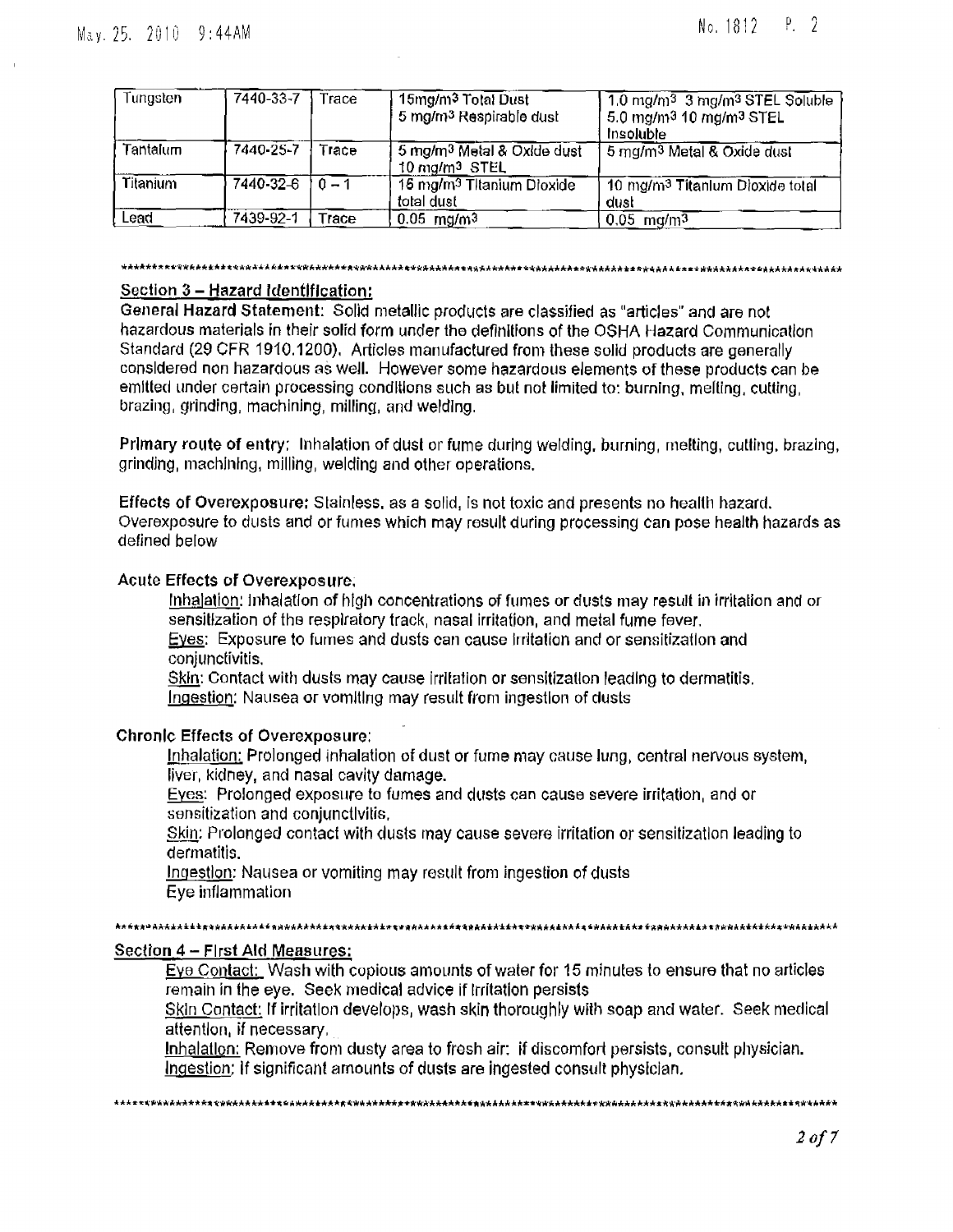# Section 5 - Fire and Explosion Information:

| Flash Point (°F):               | N/A        |
|---------------------------------|------------|
| Method Used.                    | N/A        |
| Auto-ignition Temperature (°F): | <b>N/A</b> |
| Flammability Limits (%/Vol);    |            |
| LEL: (Lower Explosive Limit)    | N/A        |
| UEL:(Upper Explosive Limit)     | N/A        |
| Flammability Classification     | N/A        |
|                                 |            |

**Hazardous Combustion Products:** Not applicable for solid formed alloy. Toxic metal and metallic oxide fumes may he evolved from fires involving finely divided alloy.

**Extinguishing Media:** For solid formed alloys, as appropriate for surrounding fire. A fire involving finely divided alloy should be treated as Class D Combustible metal fire. Fire should be extinguished by a properly trained and experienced firefighter. Proper care should be taken In applying extinguishing agent.

Special Fire Fighting Instructions: For solid formed alloy, as appropriate for surrounding fire. Positive pressure SCBE and structural firefighter's protective clothing should be used at a minimum for surrounding fire.

Unusual Fire and Explosion Hazards: Solid formed alloy does not constitute a fire or explosion hazard. However, finely divided, suspended particulates may present a fire and explosion hazard in the presence of an ignition source.

#### **"\*"4"\*\*\*\*\*\*\*\*\*I,,A11\*\*k\*\*Ak\*ft\*\*\*\*\*\*\*\*\*\*\*\*\*\*\*\*\*\*\*\*ft\*\*\*\*\*\*\*\*\*4\*\*\*\*k\*\*\*Ir\*\*\*444\*\*\*4\*\*\*kk,kt\*..v\*\*\*AA\*\*\*Artpark\*\*A\*\*\*.\*\*\*\***

### Section 6 — Accidental Release Measures:

Solid Form: N/A

Dust Form; Shut off ignition source; no flares, smoking or flames should he in or near hazard area. Do not touch or walk through spilled material. Clean up using methods which avoid dust generation. Compressed air should not be used. During cleanup avoid Inhalation and skin and eye contact. Provide local exhaust or dilution ventilation as required Disposal. Dispose of in accordance with all applicable federal, state and local regulations.

**\*\*\*\*k"",\*\*\*\*\*\*\*\*\*\*\*\*\*\*Ak\*\*\*\*\*\*\*A\*A\*\*\*\*\*\*\*\*\*\*\*\*f.\*\*\*\*\*\*\*\*\*\*\*\*\*\*kkAA4,\*\*ItikAAA\*A\*,x\*AA\*\*A\*.\*\*\*\*\*\*\*\*\*\*\*\*\*\*,k4\*\*A\*,..\*\*\***

# Section **7— Handling**, **and Storage:**

Handling: Avoid breathing of and contact with fumes and dusts during processing. No specific requirements for solid formed steel product Storage: Keep away fro incompatible materials (section 10)

# **kAAAi\*\*\*\*AhAk\*\*\*\*m\*\*A\*\*A\*A\*\*\*\*\*\*\*\*Ak\*.\*\*Ark\*\*\*\*\*\*\*\*\*\*\*\*".\*\*\*\*\*\*\*\*kAt\*\*\*\*AAAAA\*\*.\*4-A,Ak\*Ak\*\*\*\*\*\*\*Ak\*A\*\*\*\*\*\*AkAk\*\*.\*\*\*\* Section 8 — Exposure Control and Personal Protection:**

Engineering Controls: Local and or general exhaust ventilation should be used to keep worker exposure below applicable exposure limits (section 2) during welding, brazing, grinding, machining, and other processes which may generate airborne contaminants. Respiratory: NIOSH / MSHA - approved dust/mist/fume respiratory should be used during welding, burning, and grinding operations, If applicable exposure limits (section 2) are exceeded

Gloves: Suitable for protection against physical injury and skin contact during handling and processing.

Eves: Safety glasses or goggles should he worn when there is probability of flying particles or elevated levels of dust or fume.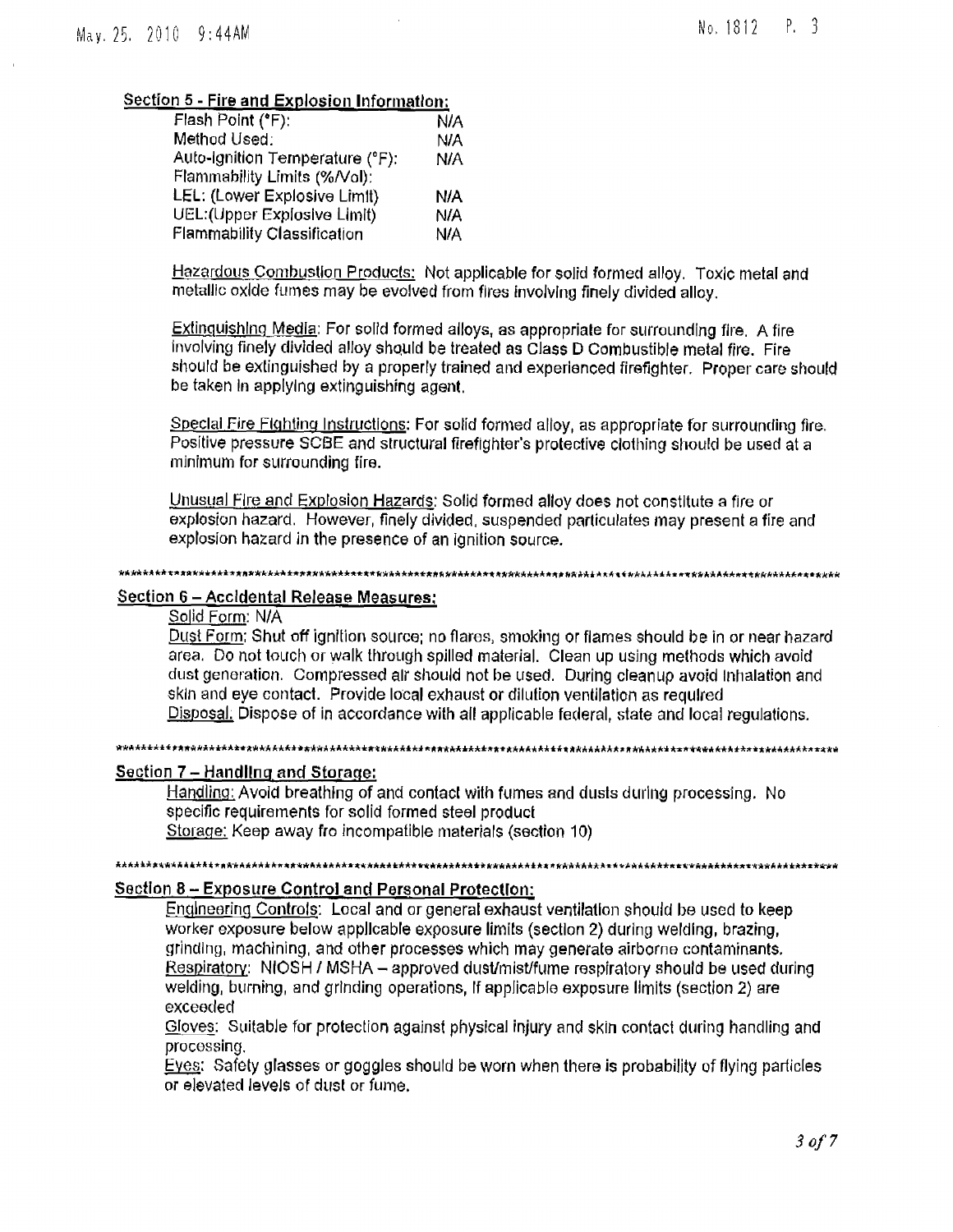#### 

#### Section 9 - Physical and Chemical Properties:

| Boiling Point (°F):                    | N/A                                 |
|----------------------------------------|-------------------------------------|
| Vapor Pressure (mmHg @ 20°C):          | N/A                                 |
| Vapor Density (AIR=1):                 | N/A                                 |
| Melling Point                          | $2500 - 2800$ °F                    |
| Solubility in Water:                   | Insoluble                           |
| Viscosity:                             | ΝIΑ                                 |
| Specific Gravity (H <sub>20</sub> =1): | 7.65 to 7.94                        |
| Percent Volatile by Volume;            | N/A                                 |
| Evaporative rate (Ethyl Ether = 1):    | N/A                                 |
| pH Information:                        | ΝA                                  |
| Appearance and Odor:                   | Odorless solid silver-gray metallic |

### Section 10 - Stability and Reactivity Data:

STABILITY (Conditions to avoid): Stable under normal conditions of transport, storage and use for solid formed product

INCOMPATIBILITY (Material to avoid): Oxidizers. Reacts with strong acids to form explosive hydrogen gas.

HAZARDOUS DECOMPOSITION PRODUCTS: During certain operations such as welding, burning, melting or hot rolling, metal fumes may be generated. Hexavalent chromium which is a suspect carcinogen may result from pickling of stainless.

HAZARDOUS POLYMERIZATION: Will not occur.

# Section 11 - Toxicological Data:

Iron: Excessive exposure of eyes to airborne fron dust can cause conjunctivitis, choroiditis, and retinitis. Chronic Inhalation of high concentrations of Iron oxide fume or dust may result in the siderosis (benign pneumoconlosis),

LD<sub>50</sub> (oral rat)  $\sim$  30gm/kg; LC<sub>50</sub> - No Data

Nickel: The most common effect resulting from exposure to nickel compounds is "nickel itch". a form of dermatitis in sensitized individuals. Nickel sensitivity, once acquired, may persist indefinitely.

LD<sub>50</sub> = 50 mg/kg mouse - intravenous, LC<sub>50</sub> - No Data

Carcinogenicity: NTP-Reasonably anticipated to be carcinogenic: IARC- Group 1 (there is sufficient evidence for carcinogenicity in humans) and 2B (agents which are possibility carcinogenic to humans); OSHA - Not regulated; ACGIH - A5 (not a suspected human carcinogen)

Chromium: Health hazards associated with exposures are dependent upon its oxidation state. Suspect carcinogen and tumorigen. Dermalitis may result from exposure to chromium fumes.

# LD<sub>50</sub> (Oral) - No Data: LC<sub>50</sub> - No Data

Carcinogenicity: Chromium metal and trivalent chromium compounds are not classifiable as human carcinogens. Hexavalent Chromium (produced by welding, torch culting, brazing and possibly grinding) is a confirmed human carcinogen. NTP - Group 1 (known to be carcinogenic); IARC- Group 1 (there is sufficient evidence for carcinogenicity in humans) and 2B (agents which are possibility carcinogenic to humans); ACGIH - A1 (confirmed human carcinogen)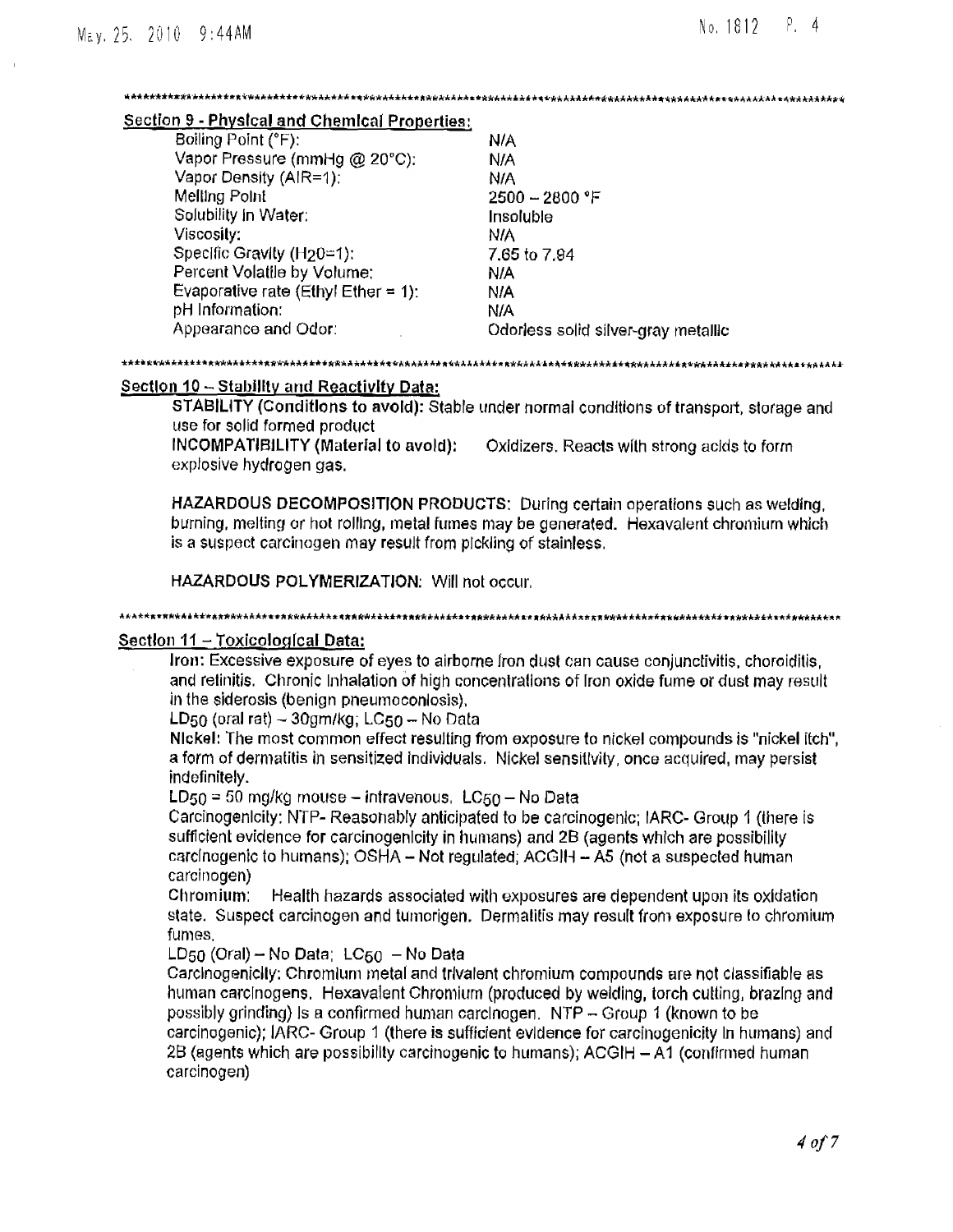Manganese; Can affect central nervous system, including languor, sleepiness, weakness, emotional disturbances, spastic gait, recurring leg cramps, and paralysis, Upper respiratory system damage may result from inhalation of fume and dust.

 $LD_{50}$  (Oral - Rat)  $-30$  gm/kg;  $LC_{50}$  - No Data

Molybdenum: irritation of nose and throat, weight loss and digestive disturbances in animals. Can cause joint pains in the hands, knees, and feet. No industrial poisonings have been reported.

 $LD50$  (Oral) – No Data;  $LC50 - No$  Data

Copper: May he responsible for one form of metal fume fever. Metal fume fever's symptoms Include cough, headache, fever, nausea, chilling, pain in muscles and joints, and metal taste in mouth. This condition is usually transitory lasting one clay or less. Chronic exposure may also result in Wilson's Disease (characterized by hepatic cirrhosis, brain damage, demyelination, renal disease, and copper deposition in the cornea.

LD50 (Oral) — No Data; LC50 — No Data

Silicon: Is an inert material which does not appear to have the ability to cause fibrosis in lung tissue. Silicon may cause chronic respiratory effects.

LD50 (Oral-Rat)  $-3160$  mg/kg; LC50  $-$  No Data

Aluminum: Inhalation of finely divided aluminum and aluminum oxide powder can cause pulmonary fibrosis and lung damage.

LD $50$  (Oral) – No Data; LC $50 -$ No Data

Cobalt: Exposure to high levels of cobalt can result in lung and heart effects and dermatitis. An experimental carcinogen.

 $LD_{50}$  (Oral) – No Data;  $LC_{50}$  – No Data

Carcinogenicity: IARC  $\sim$  possibly carcinogenic to humans, ACGIH  $\sim$  animal carcinogen. **Particulates:** Eye and respiratory irritation may occur with exposures to dust.

**Medical conditions known to** be aggravated **by exposure to this material.** Persons with lung disorders or diseases or skin disorders may be at added risk as a result of overexposure to this material.

#### **\*fkkA\*A\*\*Ak\*,6\*A\*\*a.iak\*A\*\*Ax.\*Chitik\*\*\*\*\*\*\*\*\*\*\*\*\*\*A\*\*\*\*P\*\*A\*\*\*\*\*\*A\*A\*\*\*a\*\*\*".\*\*\*\*\*\*\*goukAkkir\*\*\*A\*\*\*\*\*\*\*Akk\*A44,1FAk\*\*\*\***

# Section 12 — Ecological Data:

Not applicable for solid alloy product In its as shipped form. Articles produced from solid product are not an ecological hazard. No information has been found on specific alloy to establish its effect onto the environment if released in a finely divided form, It is believed that finely divided alloy will be hazardous to fish, animals, plants, and the environment, The degree of hazard would depend on the particle size and quantity released. If particle size is small enough, alloy may be Ingested by wildlife, with possible toxic effects occurring.

Solid alloy is not expected to migrate easily into soil or ground water. Finely divided alloy can become mobile in water and contaminate soil and ground water. Finely divided alloy may persist in the environment for long periods of time based upon the corrosion resistant, insoluble, and nonbiodegradable properties of the alloy. In addition, heavy metals may contaminate the food chain and be consumed by humans

Some alloy components will react with oxygen to form metallic oxides at varying rates. Iron oxidizes most rapidly in moist air, Metallic particulate discharged to a POTW may pass through or contaminate sewage sludge, may interfere with the treatment system process, and may be non compliant with a POTW permit or other regulations.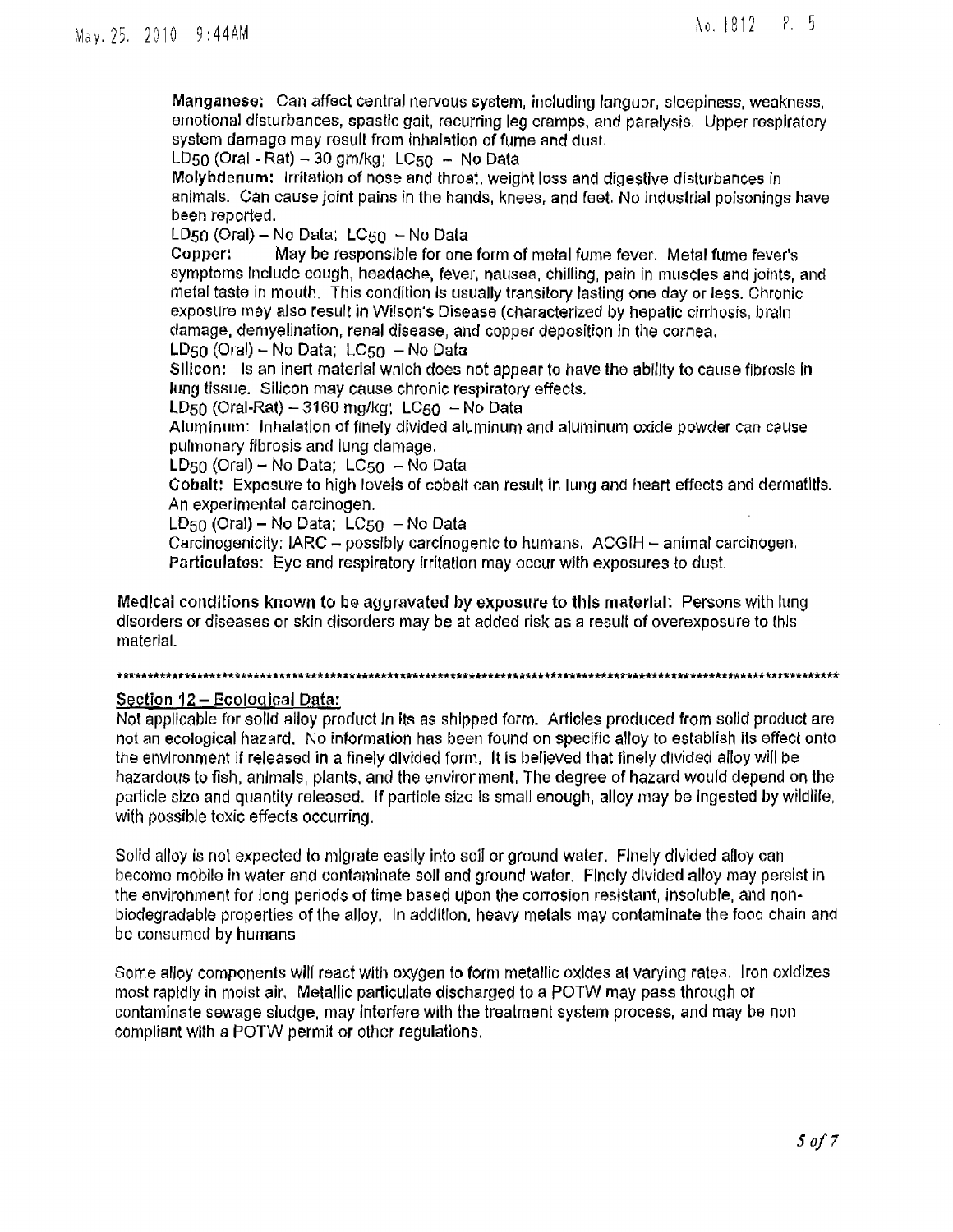# 

# Section 13 - Disposal Data:

If product as shipped becomes a solid waste, it would not be considered a hazardous waste and should be recycled. Product dusts from processing may be classified as hazardous wastes which are defined within 40 CFR 261 as well as state and or local regulation. Solid waste generated from product processing should be classified by a competent environmental professional and disposed, processed, or recycled in accordance with federal, state, and local regulation.

# 

# Section 14 - Transportation Data:

| Hazardous Material Proper Shipping Name: N/A for solid formed product |                              |
|-----------------------------------------------------------------------|------------------------------|
| <u>Hazard Class;</u>                                                  | N/A for solid formed product |
| <u>Identification Number</u> :                                        | N/A for solid formed product |

Note: Stainless steel transported in coiled form is under tension and represents a significant source of potential energy due to the tension induced by coiling; it will uncoil to try to lay flat in a long strip when banding is cut or other forces are released; uncolling can be sudden and catastrophic and measures should be taken to ensure that uncoiling will not occur.

#### 

# Section 15 - Requiatory Data:

HMIS Rating: Health: 1

SARA Title III Hazard Categorization: Product (dust and fume) is categorized as an immediate (acute) health hazard and a delayed (chronic) health hazard as defined by 40 CFR 370. Product is not categorized as a fire hazard. Product is not categorized as a reactivity hazard. Product is not categorized as a pressure release hazard.

SARA Title III Section 302 Extremely Hazardous Substances (EHS's): None SARA Title III Section 313 Reportable Substances: Nickel, Cobalt, Chromium, Aluminum, Manganese and Copper. CERCLA Hazardous Substance: (If diameter of released particle >10 micrometers) Nickel - 100 pound threshold Chromium - 5000 pound threshold Copper - 5000 pound threshold TSCA: The components of this product are listed on the Toxic Substance Control Act Inventory. Pennsylvania R-T-K List: Aluminum, Manganese, Molybdenum, Nickel, Silicon, Chromium, Cobalt, Copper, and Tantalum. New Jersey R-T-K Environmental Hazardous Substance List: Aluminum, Chromium, Copper, Cobalt, Manganese, and Nickel California Proposition 6e: Listed possible trace elements know by the state to cause cancer - Arsenic (inorganic), Cadmium, Lead. Listed possible trace elements know by the state to cause reproductive toxicity - Lead Listed components known by the state to cause cancer - Nickel, Cobalt (metal powder) Listed components known by the state to cause reproductive effects  $-$  None Section 16 - Additional Information NFPA Rating: Health: 1 Flammability: 0 Reactivity: 0

Reactivity: 0

Flammability: 0

PPE: B